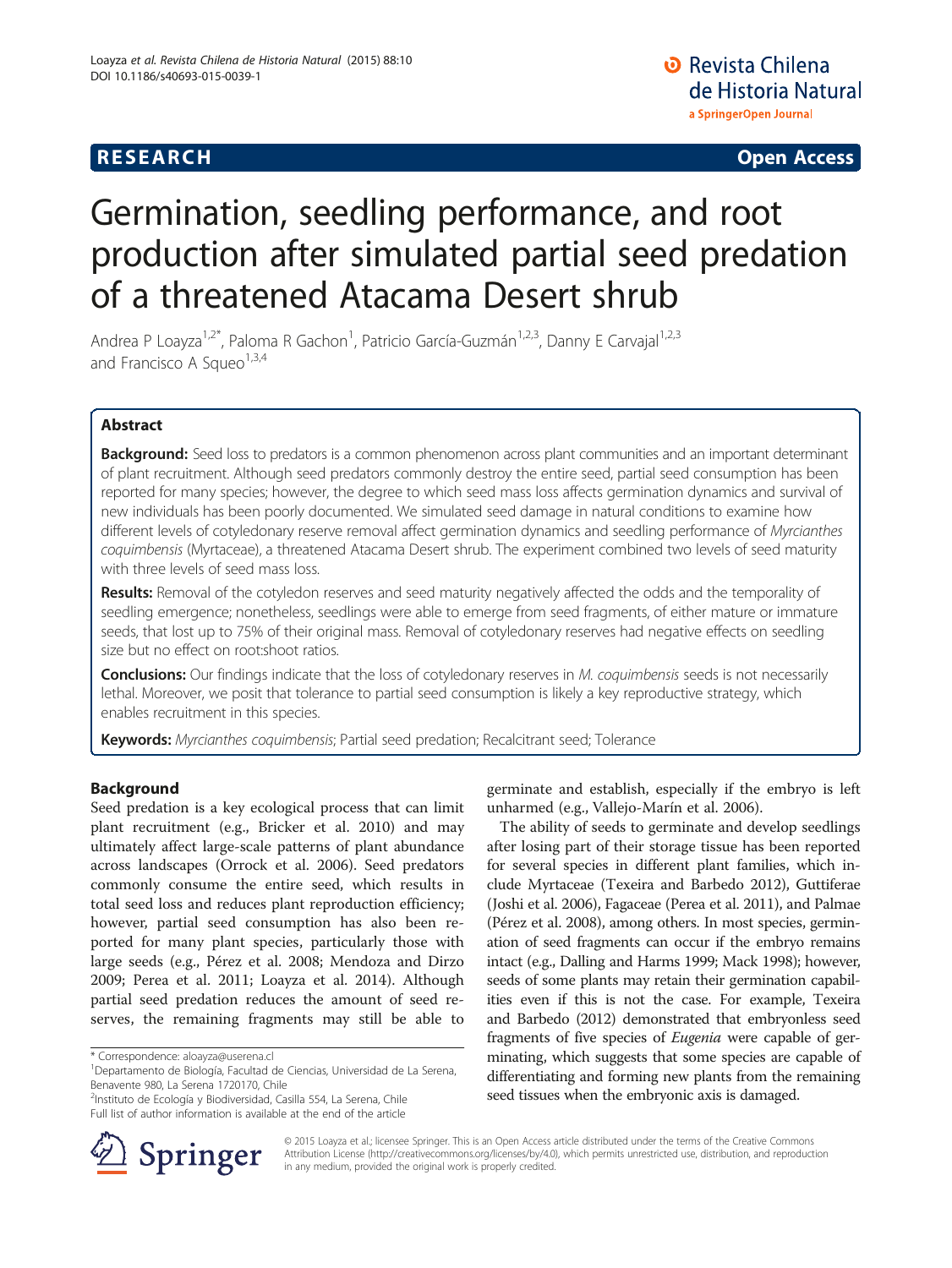Interestingly, all of the species for which there are reports of germination from seed fragments have recalcitrant seeds, which are characterized by being large and by having the ability to germinate early in the reserve accumulation phase of the seed (Finch-Savage and Clay [1994](#page-6-0); Farnswroth [2000;](#page-6-0) Barbedo et al. [2013](#page-6-0)). In other words, for many recalcitrant species, the embryo is fully developed prior to shedding (but see Piña-Rodrigues and Figliolia [2005](#page-7-0)) and, consequently, seeds from green or immature fruits also have the potential to contribute to recruitment. Moreover, there is evidence for Eugenia (Myrtaceae) species that the germination behavior of fragments from mature and immature seeds does not differ, suggesting that the regenerative capacity of immature Eugenia seeds may be set before the end of the maturation process (Texeira and Barbedo [2012\)](#page-7-0).

Although removal of cotyledonary reserves does not necessarily result in an inability to germinate, it can still have some effects on germination dynamics and seedling performance. For example, reduced germination percentages are usually observed with increasing damage to the seeds (e.g., Vallejo-Marín et al. [2006;](#page-7-0) Peréz et al. [2008](#page-7-0)a). Additionally, the reduction or removal of seed reserves can affect germination times but in an inconsistent manner; that is, it can either accelerate or prolong germination depending on the species (e.g., Ceballos et al. [2002;](#page-6-0) Vallejo-Marín et al. [2006](#page-7-0)). Finally, removal of cotyledon reserves may also result in decreased seedling performance (Janzen [1976;](#page-6-0) Zhang and Maun [1991;](#page-7-0) Kennedy et al. [2004\)](#page-7-0), as seedling size and survival are strongly related to the amount of energy reserves in the seeds (Moles and Westoby [2004](#page-7-0)).

Myrcianthes coquimbensis (Barnéoud) Landrum et Grifo is an endangered, evergreen shrub, endemic to the Elqui Province in the southern edge of the Atacama Desert in Chile (Marticorena et al. [2001;](#page-7-0) García-Guzmán et al. [2012\)](#page-6-0). It has large, subglobose fleshy drupes  $(2.5 \times 3.5 \text{ cm})$ that typically contain only one seed (Saldías and Velozo [2014\)](#page-7-0), which is large (diameter: 0.8 to 2.5 cm; weight: 2.6 to 11 g) and recalcitrant. When ripe or green fruits fall to the ground, they are removed by rodents, which cache them and later consume both their pulp and seeds. Each year, approximately 35% of the seed crop is presumably lost to post-dispersal seed predation. Rodents, however, do not always eat seeds in their totality; often, seed damage by rodents is only partial (Loayza et al. [2014\)](#page-7-0). Consequently, post-dispersal seed predation results in seed mass loss but not inevitably in seed death.

In this study, we simulated seed damage in natural conditions to test the extent to which different levels of removal of cotyledonary reserves affects germination dynamics as well as seedling performance of M. coquimbensis. Specifically, we (1) quantified the effects of cotyledon removal on seeds from mature and immature M. coquimbensis fruits, (2) evaluated whether cotyledon fragments without the embryonic axis can produce seedlings, and (3) assessed if seed mass loss affects seedling performance. We predicted that, given that M. coquimbensis' seeds are large, their germination capability would not be affected by seed mass loss. However, we predicted that the loss of seed reserves would affect germination times and seedling performance. Finally, we hypothesized that fruit maturity at the time of seed harvest would affect germination dynamics; specifically, we predicted reduced seedling performance, as well as lower and slower germination of seeds from immature fruits.

## **Methods**

## Seed source

Seeds were obtained from mature (red) and immature (green) M. coquimbensis fruits collected in August 2013 from at least ten plants in each of three populations: Totoralillo (30°04′ S to 71°22′ W), Punta Teatinos (29°49′ S to 71°17′ W), and Conchillas (29°34′ S to 71°19′ W). Because mean seed size did not differ among these populations  $(Totoralllo = 2.50 \pm 1.73 \text{ g}$ ; Punta Teatinos = 2.39  $\pm$  3.18 g; Conchillas =  $2.40 \pm 1.63$  g) and our goal was not to detect among population differences, all fruits were pooled and subsequently taken to the laboratory, where we manually removed seeds from fruits, taking care not to scratch the seed coat. We used only intact seeds for the experiments.

### Cutting treatments

We selected a total of 36 immature and 36 mature M. coquimbensis seeds (1.2 to 7.1 g). There was no difference in mean seed size between mature (3.24) and immature (2.86) seeds (t = 1.57;  $p = 0.12$ ). Each seed was randomly assigned to one of three treatments: 1) whole intact seeds (WIS; the control group), 2) seeds separated in half along the cotyledons (i.e., both cotyledons were intact but only one had the embryonic axis), and 3) seeds cut into four (i.e., cotyledons were separated and then each one was cut in half) (Figure [1\)](#page-2-0). Before being cut, each seed was weighed individually in an analytical balance (Scaltec, SBA31). Additionally, we individually weighed all cotyledon fragments resulting from the cutting treatments before starting the experiment, keeping a record of the treatment and replicate each fragment belonged to.

## Emergence and morphological measurements

In mid August 2013, all cotyledon fragments  $(n = 144)$ and WIS ( $n = 24$ ) were sown in individual plastic pots in greenhouse conditions and watered regularly. We checked for emerged seedlings once a week for 6 months (August 2013 to January 2014). At the end of the experiment, we up-rooted all emerged seedlings (Figure [1](#page-2-0)) and recorded their height as a measure of seedling performance.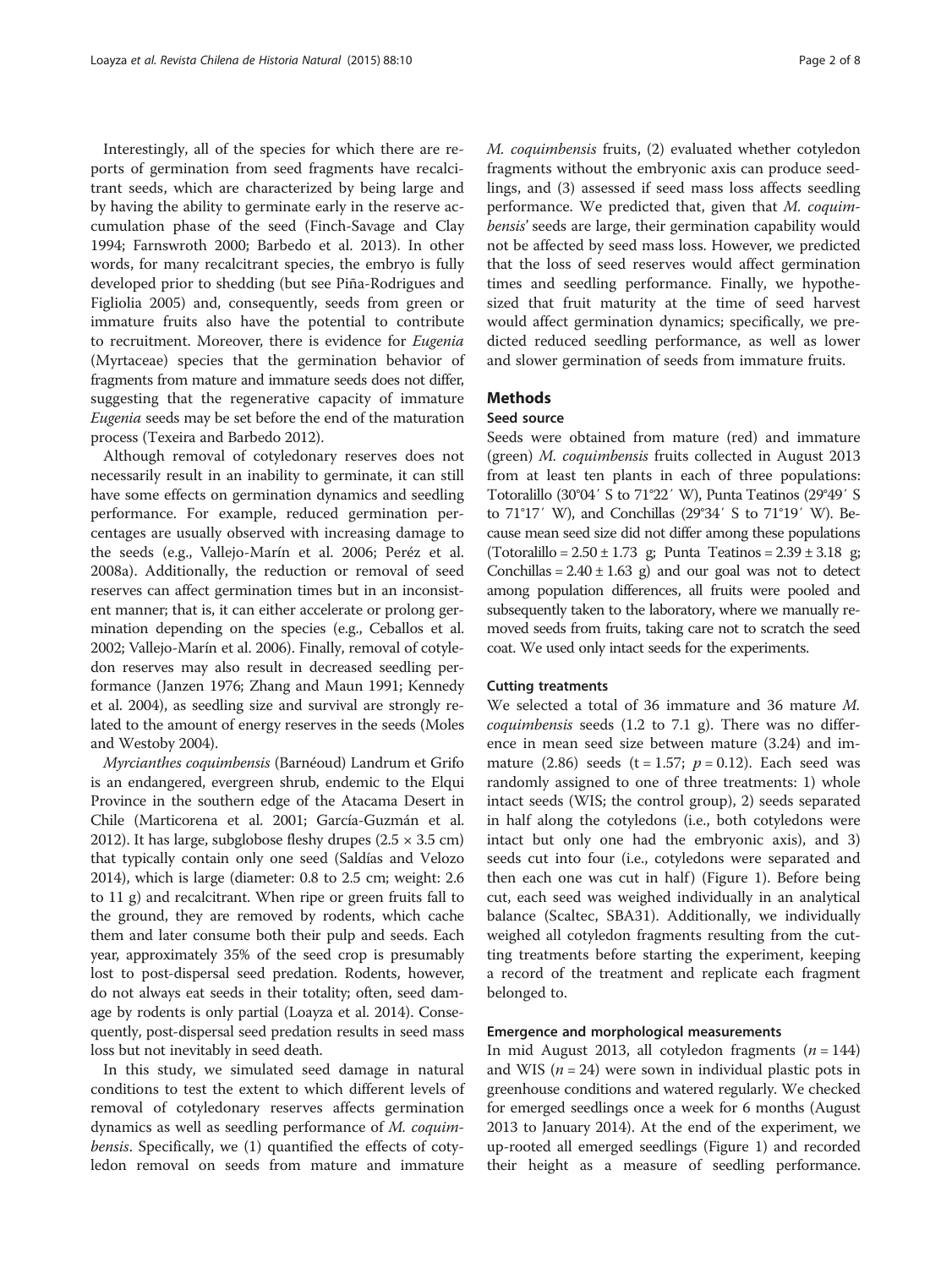<span id="page-2-0"></span>

embryonic axis. (c) Fragments resulting from seeds cut into three; again, only one of the fragments (bottom left) has the embryonic axis. (d) Normal seedling development from a mature WIS. Arrows show the position of the embryonic axis.

Additionally, we oven dried stems, leafs, and roots of each seedling at 70°C for 48 h and registered their above- and belowground dry mass (g) in an analytical balance. We used these measurements to calculate the root:shoot ratio  $(g \cdot g^{-1})$ for each seedling, which was considered another measure of performance. Finally, we dug up any pots that did not have emerged seedlings and checked for root development.

## Statistical analysis

We examined the independent and interactive effects of cutting treatment and seed maturity on seedling emergence and root production using logistic regressions with two categorical predictors. We evaluated whether the temporal patterns of seedling emergence differed among treatments with a Cox proportional hazards model. In this analysis, the response variable is a hazard function, which describes how the probability of seedling

emergence changes over time. On the other hand, the effect parameters describe how this hazard relates to seed maturity and cutting treatment, as well to the interaction between the two. We compared seedling emergence of all treatment combinations against emergence of mature WIS (baseline) because these should be the seeds most likely to produce a seedling. We assessed whether cutting treatment and seed maturity had an effect on seedling height and root:shoot ratios with general linear models. To control for seedling age, we included the number of days since emerging as a covariable in the model with seedling height. All statistical analyses were conducted using the R statistical environment, version 3.1.1 (R Development Core Team, [2013\)](#page-6-0).

#### Results

Only 2 of 60 cotyledon fragments that did not have the embryo produced seedlings, therefore we considered only fragments with the embryonic axis for the analyses of seedling emergence. Overall, seedlings were able to emerge from both WIS and cotyledon fragments coming from mature and immature seeds (Figure [2\)](#page-3-0). However, both cutting treatment and seed maturity affected the probability of seedling emergence (Table [1](#page-3-0)). Specifically, compared to WIS, the odds of seedling emergence were lower when seeds were cut into four or two (Figure [3](#page-4-0)). Moreover, the odds of emerging when cut into four were 0.27 times the odds of emerging when seeds were cut in half. Additionally, mature seeds had three times the odds of emerging compared to immature seeds. Consequently, although M. coquimbensis seeds retain their ability to emerge after losing portions of their storage tissue, the probability of emergence is negatively related to both the amount of cotyledon reserves lost and seed maturity.

Cutting treatment and seed maturity also affected the temporal pattern of seedling emergence ( $\chi^2$  = 13.85, df = 5,  $p = 0.02$ ; Table [2](#page-4-0)). Compared to WIS, seedling emergence was ca. 73% slower (1-βexp) for seeds cut in four but did not differ with seeds cut in two. Similarly, immature seeds emerged slower than mature ones (Table [2](#page-4-0)).

Approximately 76% of all cotyledon fragments (including those without the embryonic axis) produced roots. The probability of root production was affected by cutting treatment only (Table [1\)](#page-3-0). The odds of fragments from seeds cut into two producing roots were 0.07 and 0.5 the odds of WIS and fragments from seeds cut into four producing roots, respectively. There was no difference in the odds of producing roots between fragments from seeds cut in four and WIS.

Controlling for time since emergence, only cutting treatment affected seedling height (Table [3](#page-5-0)); specifically, seedlings from WIS and from fragments of seeds cut into two were taller than those from fragments of seeds cut into four (Figure [4](#page-5-0)). Finally, root:shoot ratios of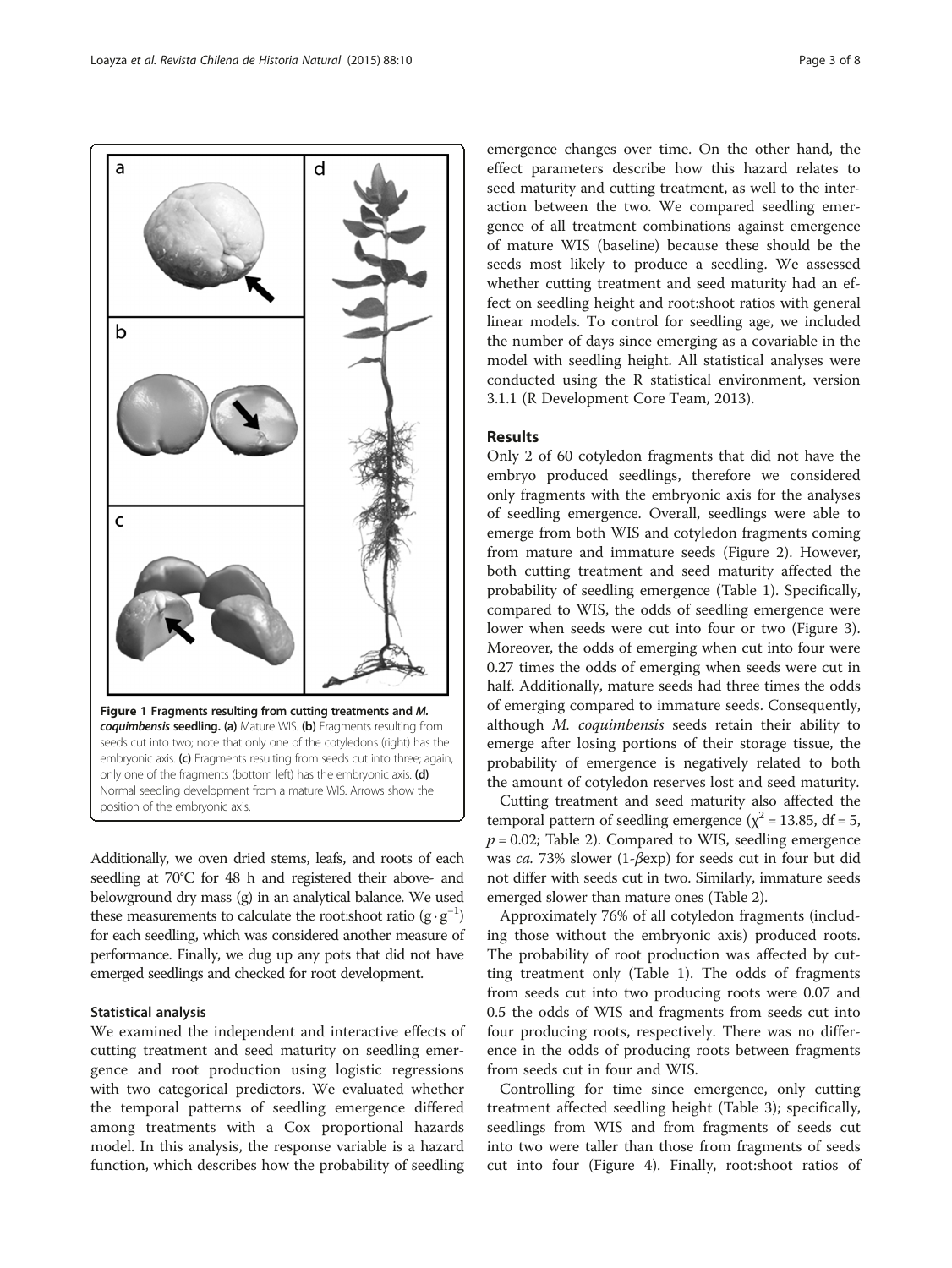<span id="page-3-0"></span>

emerged seedlings did not differ among cutting treatments, seed maturity, or their interaction (Table [3\)](#page-5-0).

## **Discussion**

M. coquimbensis is another example of a species that is remarkably tolerant to seed damage. Although this regenerative ability has been documented in a previous study (Loayza et al. [2014\)](#page-7-0), here we provide new empirical evidence revealing that: 1) cotyledon fragments can seldom produce a seedling without an embryonic axis; 2) fruit maturity when seeds are harvested affects the probability of emergence; 3) fragments can produce roots even without embryos; and 4) removal of the storage tissue affects seedling growth but not the relationship between above- and belowground biomass.

As reported for other large-seeded species (e.g., Dalling et al. [1997](#page-6-0); Dalling and Harms [1999](#page-6-0); Perez et al. [2008](#page-7-0); Menzoza and Dirzo, [2009;](#page-7-0) Texeira and Barbedo [2012\)](#page-7-0), the

Table 1 Logistic regression model of the effects of cutting treatment and seed maturity

| df            | <b>Deviance</b> | Probability $(x^2)$ |
|---------------|-----------------|---------------------|
|               |                 |                     |
| $\mathcal{P}$ | 13.93           | < 0.001             |
|               | 4.37            | 0.04                |
| $\mathcal{P}$ | 0.35            | 0.84                |
|               |                 |                     |
| $\mathcal{P}$ | 10.73           | 0.005               |
|               | 0.19            | 0.66                |
| 2             | 1.63            | 0.44                |
|               |                 |                     |

On M. coquimbensis seedling emergence and root development.

development of the initial seedling of M. coquimbensis required only a small fraction of the total storage tissue, indicating that these seeds have more cotyledonary reserves than what is strictly needed for germination and seedling expansion. There are at least two, non-exclusive, explanations that can account for the production of oversize cotyledons. First, large seed size may constitute a plant tolerance trait, i.e., an antipredation mechanism that allows seeds to tolerate damage from seed predators (Vallejo-Marín et al. [2006;](#page-7-0) Pérez et al. [2008;](#page-7-0) Mendoza and Dirzo [2009](#page-7-0)) and/or seedling herbivory (Dalling et al. [1997;](#page-6-0) Green and Juniper [2004\)](#page-6-0). In the first scenario, an oversized package of reserves should enable seeds to tolerate damage from predators (i.e., seed mass loss) and retain their ability to germinate, whereas in the second, the 'extra' storage tissue is necessary for the resprouting of new seedlings after severe aboveground shoot clipping. Therefore, in both cases, reserves in the cotyledons may act as a 'risk hedge' (Hoshizaki et al. [1997\)](#page-6-0) against physical damage of the seeds and/or herbivory of the initial shoots. Alternatively, large seed size is also favored in recalcitrant species because it is considered a proxy of desiccation tolerance (Dickie and Pritchard [2002](#page-6-0); Daws et al. [2005\)](#page-6-0). In this sense, larger seeds take longer to dry than smaller ones (Daws et al. [2006a](#page-6-0), [b](#page-6-0)) and are thus able to survive longer after initial dispersal. In the case of M. coquimbensis, tolerance to both desiccation and seed predation may account for the large amount of cotyledonary reserves. Tolerance to seed predation is particularly important for this species, because it has no present day dispersers and relies solely on rodents - its seed predators - to transport seeds to suitable sites for establishment (Loayza et al. [2014\)](#page-7-0). Consequently, M. coquimbensis is subject to intense levels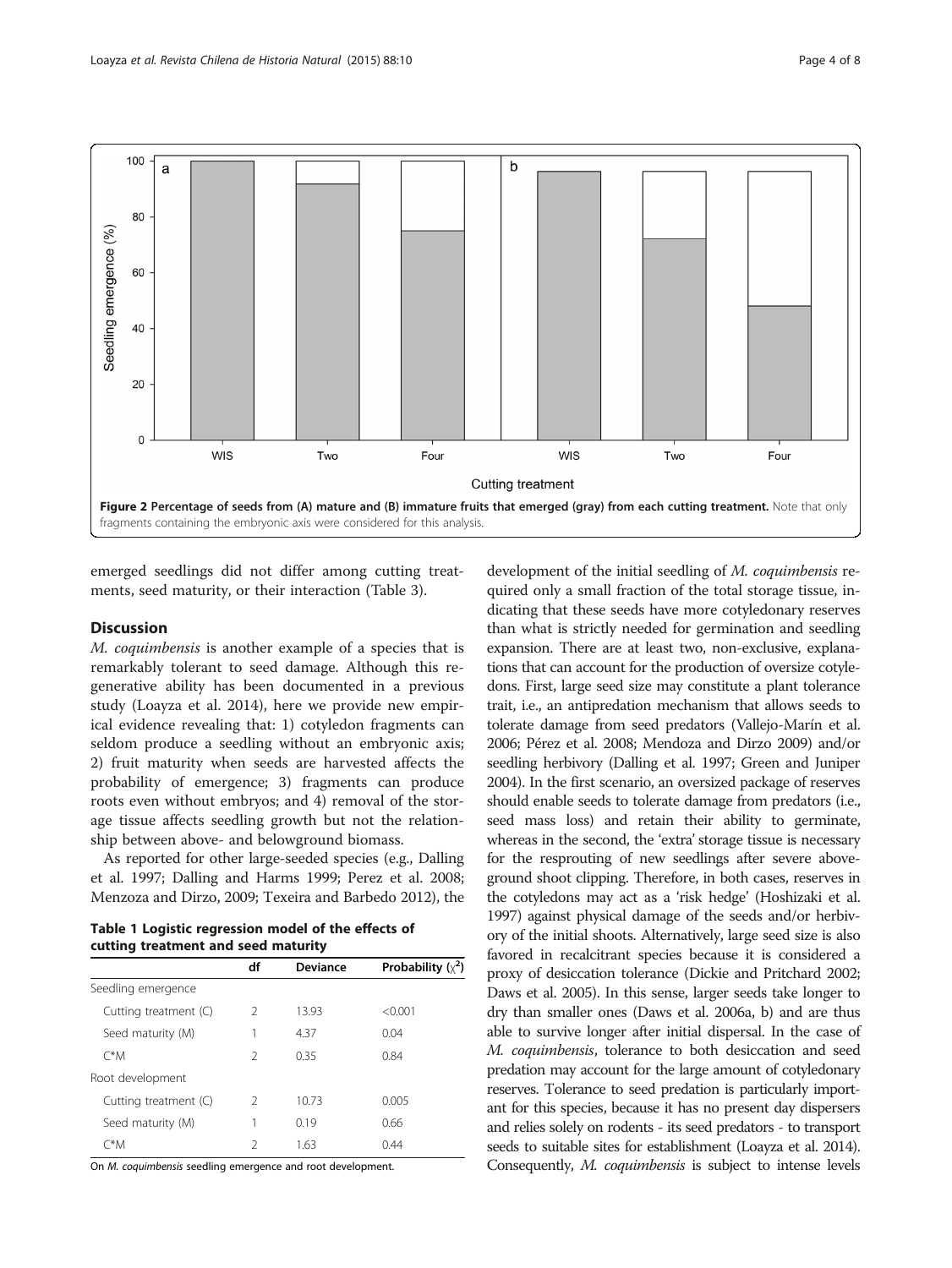<span id="page-4-0"></span>

Table 2 Cox proportional hazards regressions of seedling emergence

| <b>Factors</b>               | β        | βexp  | $SE_{(B)}$ | p     |
|------------------------------|----------|-------|------------|-------|
| Seeds cut in four            | $-1,299$ | 0.273 | 0460       | 0.005 |
| Seeds cut in two             | $-0.554$ | O 574 | 0437       | 0.205 |
| Immature seeds               | $-1.018$ | 0361  | 0440       | 0.021 |
| Seeds cut in four * immature | 0.889    | 2.431 | 0.706      | 0.208 |
| Seeds cut in two * immature  | 0036     | 0.964 | 0.668      | 0956  |

Note that the baseline for all treatments was seedling emergence from mature intact seeds.

of post-dispersal seed predation, and investing in producing large seeds may be a strategy to partially escape mortality and increase plant reproduction efficiency. On the other hand, tolerance to desiccation may be equally critical for this species because it grows in an extremely arid environment where mean annual rainfall for the past 10 years averaged 75 mm. This strongly contrasts to the environments where the majority of recalcitrant species are found, which are predominantly humid and wet (Fenner [2000](#page-6-0); Farnsworth [2000](#page-6-0); Berjak and Pammenter [2008](#page-6-0)).

In spite of retaining their ability to germinate, seeds that lost ca. 75% their seed mass had lower odds of emergence and slower emergence times than WIS. Cutting seeds into four may have reduced the seed mass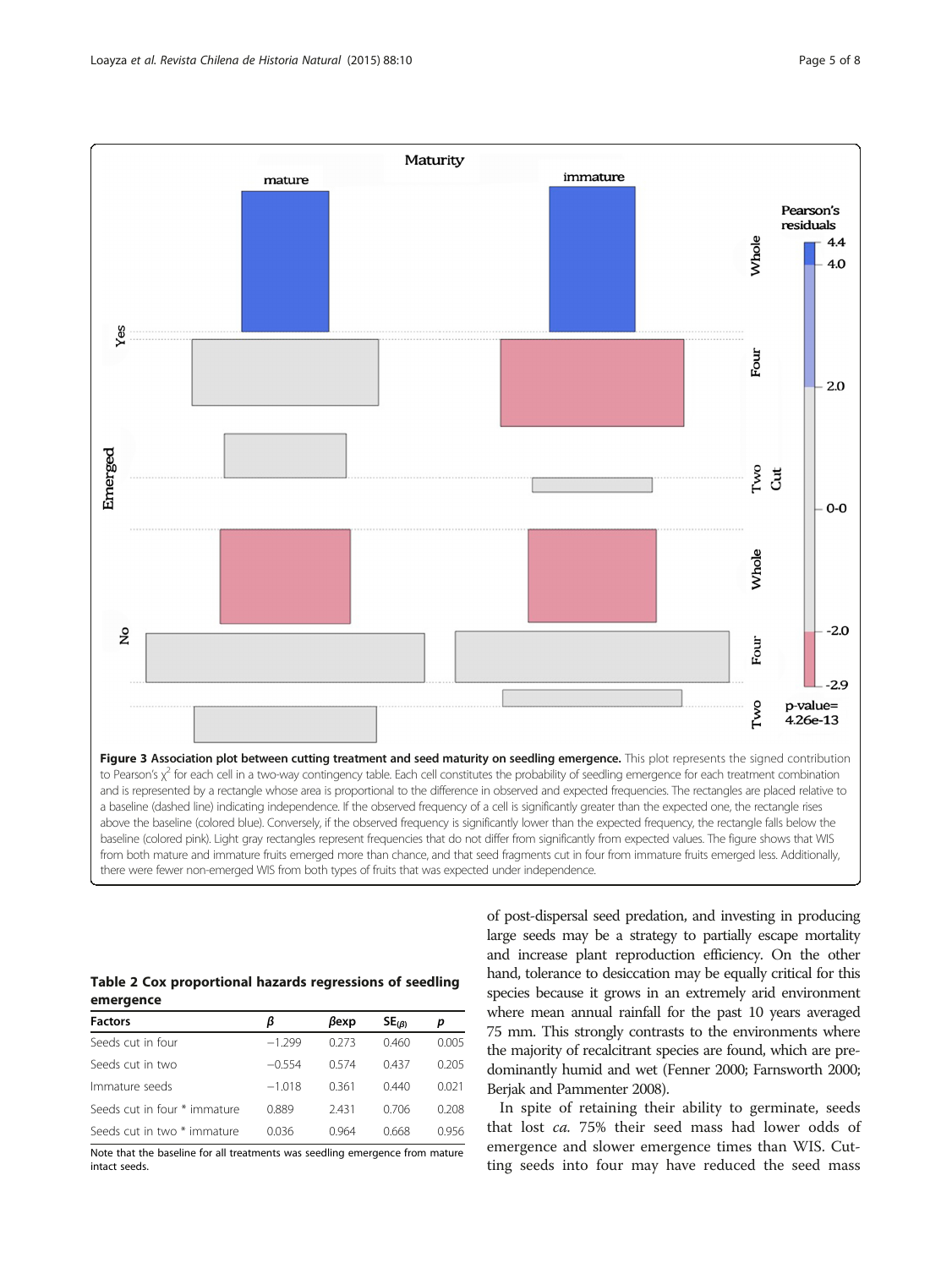<span id="page-5-0"></span>

| Table 3 Analysis of variance for the effect of cutting |  |
|--------------------------------------------------------|--|
| treatment and seed maturity                            |  |
|                                                        |  |

|                       |               | F    | р       |
|-----------------------|---------------|------|---------|
| Seedling height       |               |      |         |
| Cutting treatment (C) | 2             | 8.25 | < 0.001 |
| Seed maturity (M)     | 1             | 3.17 | 0.08    |
| Time since emergence  | 1             | 1.77 | 0.19    |
| $C^*M$                | $\mathcal{P}$ | 0.74 | 0.48    |
| Root:shoot ratios     |               |      |         |
| Cutting treatment (C) | $\mathcal{P}$ | 1.68 | 0.21    |
| Seed maturity (M)     | 1             | 0.25 | 0.62    |
| C*M                   | 2             | 0.46 | 0.63    |

On seedling height (including days since emergence as a covariable) and root: shoot ratios of emerged seedlings.

content so much that it limited the availability of reserves for seedling emergence. Germination success of partially damaged seeds is frequently, though not always, reduced compared to the germination of intact seeds (e.g., Janzen [1976;](#page-6-0) Koptur [1998;](#page-7-0) Branco et al. [2002](#page-6-0); Vallejo-Marín et al. [2006](#page-7-0)). In some cases, there can be total germination failure with only a small percentage of seed mass loss (Vallejo-Marín et al. [2006\)](#page-7-0), whereas in others germination success is only reduced after large percentages of seed mass have been lost (e.g., Dalling et al. [1997;](#page-6-0) Mendoza and Dirzo [2009\)](#page-7-0). Results from this study, indicate that M. coquimbensis falls within the latter and again reveals its great capacity to tolerate seed damage.

Seedlings emerged from both seed fragments and WIS of both mature and immature fruits; nonetheless, fruit maturity significantly affected probability of emergence and the temporal pattern of seedling emergence. Maturity has been shown to have both positive and negative effects on germination. For example, Sanchez and collaborators (1993) found that seeds of Capsicum annum (orthodox seeds) collected from unripe fruits failed to germinate, whereas seeds collected from ripe fruits had high levels of germination. Conversely, immature seeds of Juniperus oxycedrus (recalcitrant species) had higher germination percentages than mature ones (Juan et al. [2003](#page-7-0)). A lower emergence probability of seeds from immature M. coquimbensis fruits may be explained in part because immature recalcitrant seeds are more desiccation sensitive than mature ones (Berjak and Pammenter [2010](#page-6-0)), and thus a higher proportion of these seeds may have died before emerging. Additionally, it is possible - though less likely - that immature seeds may not have accumulated enough seed reserves for germination (Barbedo et al. [2013](#page-6-0)).

The majority of cotyledon fragments, with or without an embryo, were able to develop roots. Similar results were obtained by Texeira and Babedo [\(2012\)](#page-7-0) with recalcitrant seeds of five species of Eugenia, a closely related genus of Myrcianthes (Lucas et al. [2007\)](#page-7-0). Moreover, these authors showed that cotyledon fragments retained their ability to produce roots, even when seeds were cut after the germination process had initiated (i.e., after the original seed had produced the primary root). This suggests that even small cotyledon fragments have sufficient reserves after germination to produce roots. In this sense, Kennedy and collaborators (2004) found that seed reserves have a significant impact on early plant development, and

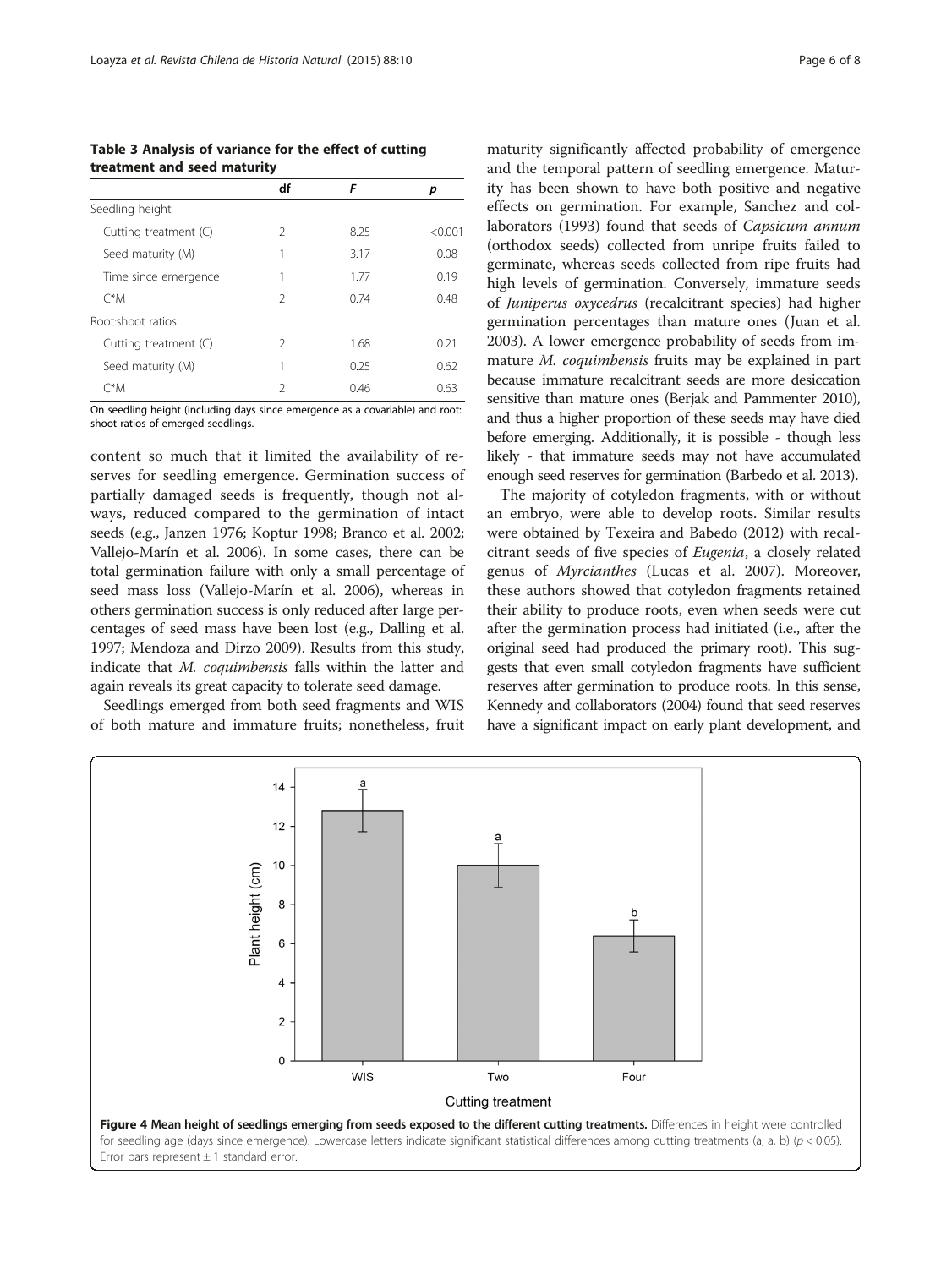<span id="page-6-0"></span>that a significant amount of the carbon in seeds moves directly to the roots. Whether all fragments with roots will later be able to produce seedlings is unknown. As mentioned previously, only two cotyledon fragments without the embryonic axis were able to produce seedlings, which strongly suggests that, even if they are able to produce roots, embryonless fragments will unlikely generate seedlings, particularly in natural conditions.

Cutting treatment affected seedling height; controlling for time since emergence, seedlings that developed from seeds that had lost approximately 75% of their mass were consistently smaller than those from the other two treatments. If large seed size in M. coquimbensis is partly explained by the 'reserve effect' hypothesis (Westoby [1996](#page-7-0); Leishman et al. [2000](#page-7-0)) - which states that larger seeds retain a greater proportion of their seed reserves after germination that can be mobilized for seedling growth, maintenance, and repair - then it follows that after germinating, both WIS and seeds that lost only half of their storage tissue, had more seed reserves to allocate to seedling growth than the small cotyledon fragments and would ultimately produce larger seedlings (Kennedy et al. [2004\)](#page-7-0). Finally, root:shoot ratios of emerged seedlings did not differ among cutting treatments, seed maturity, or their interaction, which suggests that although the amount of cotyledon reserves affects plant growth, it does not affect resource allocation to above and belowground organs.

## Conclusions

In conclusion, our findings indicate that the loss of cotyledonary reserves in M. coquimbensis seeds is not necessarily lethal. Seed mass loss, however, affected the temporality of emergence as well as seedling size, which may have critical consequences for the regeneration of this species. Tolerance to partial seed consumption is likely a key reproductive strategy, which enables recruitment in this species. We suggest that future studies should focus on understanding which factors (e.g., resource availability, variation in intraspecific seed size) influence whether rodents eat seeds whole or partially, as this will enable to further understand the consequences and ecology of partial seed predation.

#### Abbreviations

WIS: whole intact seeds.

#### Competing interests

The authors declare that they have no competing interests.

#### Authors' contributions

APL performed statistical analyses and wrote the first draft of the manuscript. PRG carried out the experimental procedures. PGG and DEC collected the data, elaborated figures, and contributed substantially to the discussion. FAS contributed substantially to revisions. All authors read and approved the final manuscript.

#### Acknowledgements

This research was supported by the Chilean Millennium Initiative (ICMP02-051-F) and CONICYT (PFB-23); a FONDECYT postdoctoral grant (APL, grant number 3120123); and CONYCIT doctoral fellowships (D.E.C., grant number 21140050), (P.G.G., grant number 21120854).

#### Author details

<sup>1</sup>Departamento de Biología, Facultad de Ciencias, Universidad de La Serena, Benavente 980, La Serena 1720170, Chile. <sup>2</sup>Instituto de Ecología y Biodiversidad, Casilla 554, La Serena, Chile. <sup>3</sup>Programa de Doctorado en Biología y Ecología Aplicada, Universidad de La Serena, Raúl Bitrán 1305, La Serena, Chile. <sup>4</sup>Centro de Estudios Avanzados en Zonas Áridas (CEAZA), Raú Bitrán 1305, La Serena, Chile.

#### Received: 5 November 2014 Accepted: 24 March 2015 Published online: 21 April 2015

#### References

- Barbedo CJ, Centeno da Cruz D, Leone Figueiredo Ribeiro RC (2013) Do recalcitrant seeds really exist? Hoehnea 40:583–593
- Berjak P, Pammenter NW (2008) From Avicennia to Zizania: seed recalcitrance in perspective. Ann Bot 101:213–228
- Branco M, Branco C, Merouani H, Almeida MH (2002) Germination success, survival and seedling vigor of Quercus suber acorns in relation to insect damage. Forest Ecol Man 166:159–164
- Bricker M, Pearson D, Maron JL (2010) Small mammal seed predation limits the recruitment and abundance of two perennial grassland forbs. Ecology 91:85–92
- Ceballos L, Andary C, Delescluse M, Gibernau M, Mckey D, Hossaert-Mckey M (2002) Effects of sublethal attack by a sucking insect, Hyalymenus tarsatus, on Sesbania drumondii seeds: impact on some seed traits related to fitness. Ecoscience 9:28–36
- R Core Team (2013). R: A language and environment for statistical computing. R Foundation for Statistical Computing, Vienna, Austria. URL [http://www.R-project.org/](http://www.r-project.org/).
- Dalling JW, Harms KE (1999) Damage tolerance and cotyledonary resource use in the tropical tree Gustavia superba. Oikos 85:257–264
- Dalling JW, Harms KE, Aizprúa R (1997) Seed damage tolerance and seedling resprouting ability of Prioria copaifera in Panamá. J Trop Ecol 13:481–490
- Daws MI, Garwood NC, Pritchard HW (2005) Traits of recalcitrant seeds in a semi-deciduous tropical forest in Panama: some ecological implications. Funct Ecol 19:874–885
- Daws MI, Garwood NC, Pritchard HW (2006a) Prediction of desiccation sensitivity in seeds of woody species: a probabilistic model based on two seed traits and 104 species. Ann Bot 97:667–674
- Daws MI, Cleland H, Chmielarz P, Gorian F, Leprince O, Mullins CE, Thanos CA, Vandvik V, Pritchard HW (2006b) Variable desiccation tolerance in Acer pseudoplatanus seeds in relation to developmental conditions: a case of phenotypic recalcitrance? Funct Plant Biol 33:59–66
- Dickie JB, Pritchard HW (2002) Systematic and evolutionary aspects of desiccation tolerance in seeds. In: Black M, Pritchard HW (eds) Desiccation and survival in plants: drying without dying. CAB International, Wallingford, UK, pp 239–259
- Farnsworth E (2000) The ecology and physiology of viviparous and recalcitrant seeds. Ann Rev Ecol Syst 31:107–138
- Fenner M (ed) (2000) Seeds: the ecology of regeneration in plant communities, 2nd edn. Oxford, CAB International
- Finch-Savage WE, Clay HA (1994) Water relations of germination in the recalcitrant seeds of Quercus robur L. Seed Sci Res 4:315–322
- García-Guzmán P, Loayza AP, Carvajal DE, Letelier L, Squeo FA (2012) Ecology, distribution and conservation status of Myrcianthes coquimbensis: A globally endangered endemic shrub of the Chilean Coastal Desert. Plant Ecol Divers 5:197–204
- Green PT, Juniper PA (2004) Seed mass, seedling herbivory and the reserve effect in tropical rainforest seedlings. Funct Ecol 18:539–547
- Hoshizaki K, Suzuki W, Sasaki S (1997) Impacts of secondary seed dispersal and herbivory on seedling survival in Aesculus turbinata. J Veg Sci 8:735–742
- Janzen DH (1976) Reduction of Mucuna andreana (Leguminosae) seedling fitness by artificial seed damage. Ecology 57:826–828